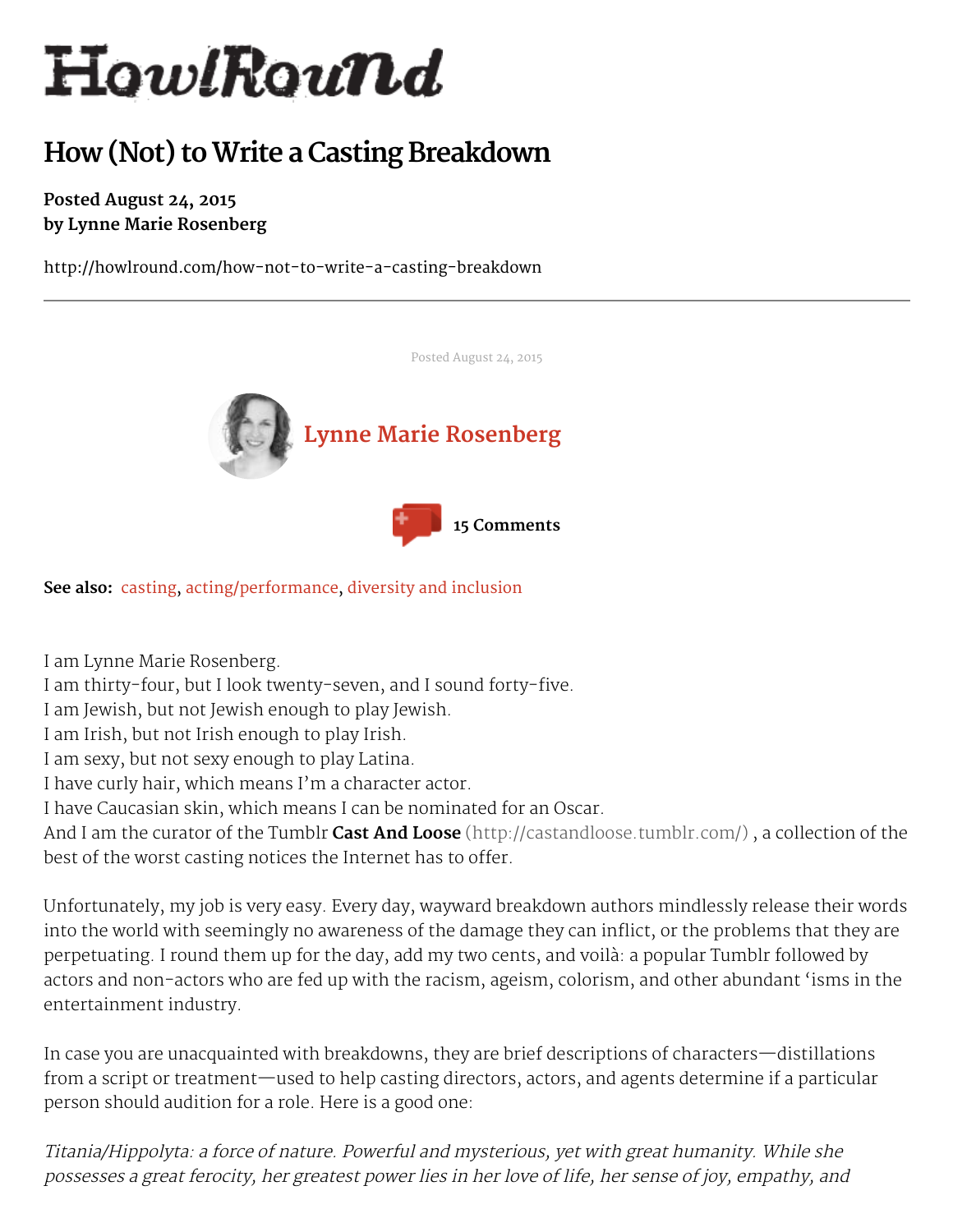humor. [...] Strong language and physical skills are essential. She is someone who is very at ease and activated in her body.

This came from **McCorkle Casting** [\(http://home.earthlink.net/~pmcdrize1/\)](http://home.earthlink.net/~pmcdrize1/) in the fall of 2014 for a production of A Midsummer Night's Dream. What I like about this breakdown is that we get a sense of the energy of the character, an understanding of the skills required for this particular production, and there are no limitations placed on size, age, race, body type, or sexual appeal.

## **"Actors are real humans who are reading and being defined by the character descriptions to which we 'submit' on a daily basis."**

Here is a bad one:

<sup>I</sup>'m looking for an extremely hot confident actress with really large breasts who is willing to wear lingerie. You will be required to seduce me and throw <sup>a</sup> bottle of champagne against <sup>a</sup> brick wall. There is no actual sexual contact you are just trying to seduce me.

And another:

[LEROY] Male, 25-35, African American. <sup>A</sup> young LeVar Burton at heart, aware he's the token black friend but totally cool with it

And yet another:

Elderly woman, Age 45+ Comfortable with awkward situations.

Like the awkward situation when forty-five is elderly.

In the two years I have maintained this Tumblr, there has never been a shortage of material. From undergraduate student projects to high-end TV and film auditions, the hits just keep on coming. I would love to wake up one day and find the breakdowns of the world so respectful and well written that my Tumblr crumbles into obscurity, but that doesn't seem to be the case. So, as a service to the breakdownwriting world at large, allow me to present eight easy steps on How (Not) To Write A Breakdown.

#### **1. DON'T BE AN OVERT RACIST**

It may seem like a given, but from what I read regularly, a number of content makers— professional, student and otherwise—could use a reminder. For instance, if you find yourself writing something like this…

(20's/30's)—an Asian woman who doesn't have the hard features of most other Asian females—she is more elegant and sophisticated and knows it.

…you're probably an overt racist. Please leave the industry and come back when you're ready to rejoin civil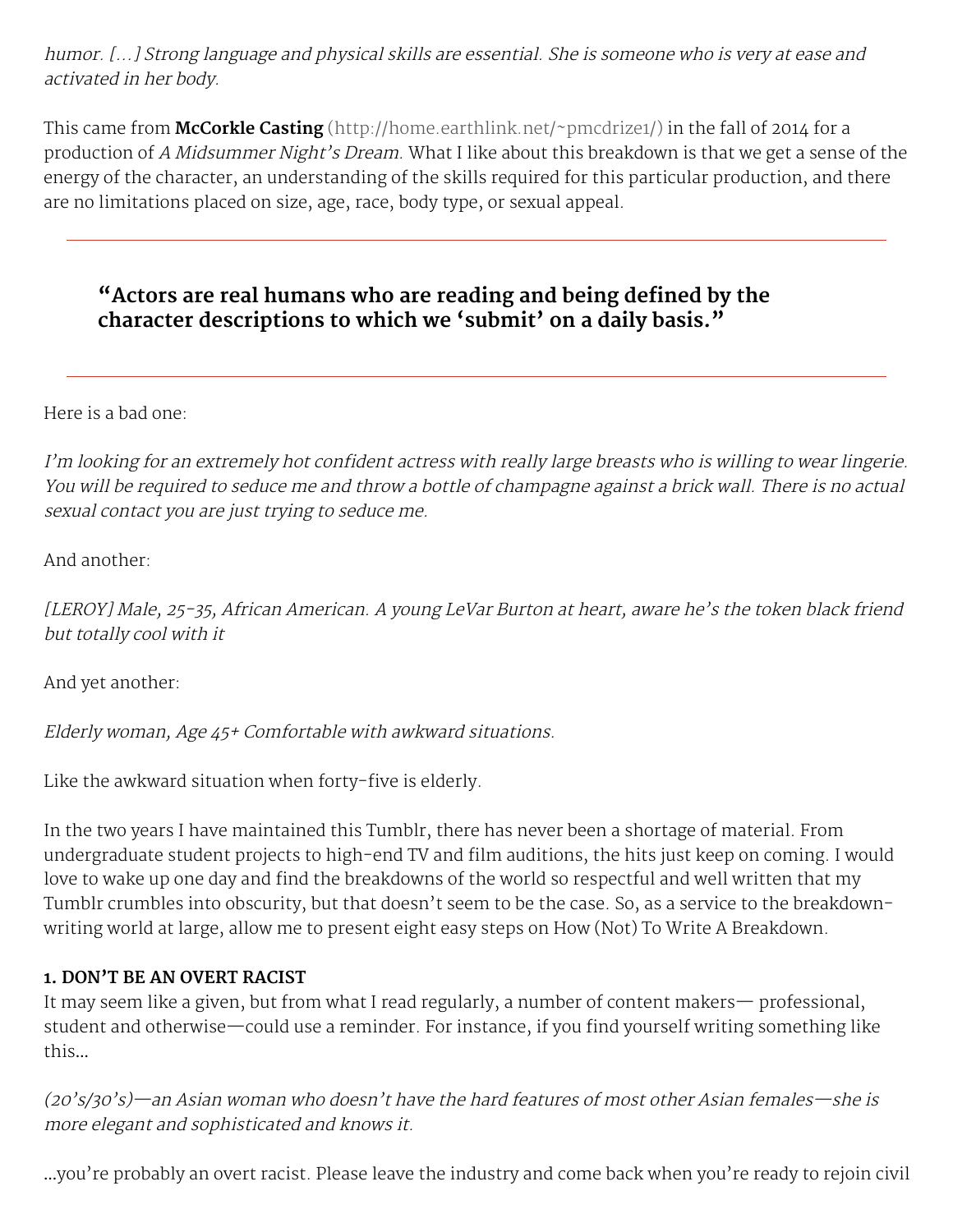society.

#### **2. DON'T BE A SUBTLE RACIST**

Glaring stereotypes aside, there is a more insidious problem in the industry: roles specified as Caucasian for no justifiable reason. I would like to see a world where the websites that publish breakdowns require posters to justify ethnic specification narratively. Hint: "Because that's how I pictured the character" is not a good enough answer.

Writers and directors, allow the casting process to inform your work. Let actors surprise you in the room. A person who looks nothing like the character you envisioned may walk in and perfectly capture their essence, but if you limit your breakdown to Caucasian Only (a phrase I see far too often) you are cutting yourself off from a lot of incredible talent.

#### **3. DON'T BE AN EVEN SUBTLER RACIST**

Most breakdown websites will not allow a poster to say something along the lines of "all ethnicities considered except [\_\_\_\_\_\_]." Instead you wind up with breakdowns like these:

[COLETTE] (Lead) Female, 25-35, Caucasian, Hispanic, Asian, South Asian, Ethnically Ambiguous / Mixed Race [*…*]

[EAST WEST BANK BANKER] (M/F, 35-60, Asian, Caucasian, Latino) [...]

[JULIE] <sup>a</sup> (ASIAN, HISPANIC OR CAUCASIAN) female in her twenties [...]

You notice that one race in particular is missing in these descriptions. Exclusion is exclusion no matter how veiled an author may think they are being, and black actors matter.

#### **4. BEWARE SURPRISE PORN!**

Be very careful with quotation marks. Misused punctuation can quickly take you from a perfectly tame short film to a bad '70s skin flick:

Eric: (Supporting) [...] had <sup>a</sup> secret crush on Lisa until she "reciprocates" his feelings.

#### **5. STOP USING THE PHRASE "GIRL NEXT DOOR"**

Just stop.

#### **6. WATCH YOUR CONJUNCTIONS**

Poor conjunction usage regularly leads to accidental misogyny:

[VIKI] She is intelligent, but at the same time she is very sexy.

Nothing that a little replacement "and" couldn't have fixed. Instead, all of us who identify as intelligent get an ugly slap in the face.